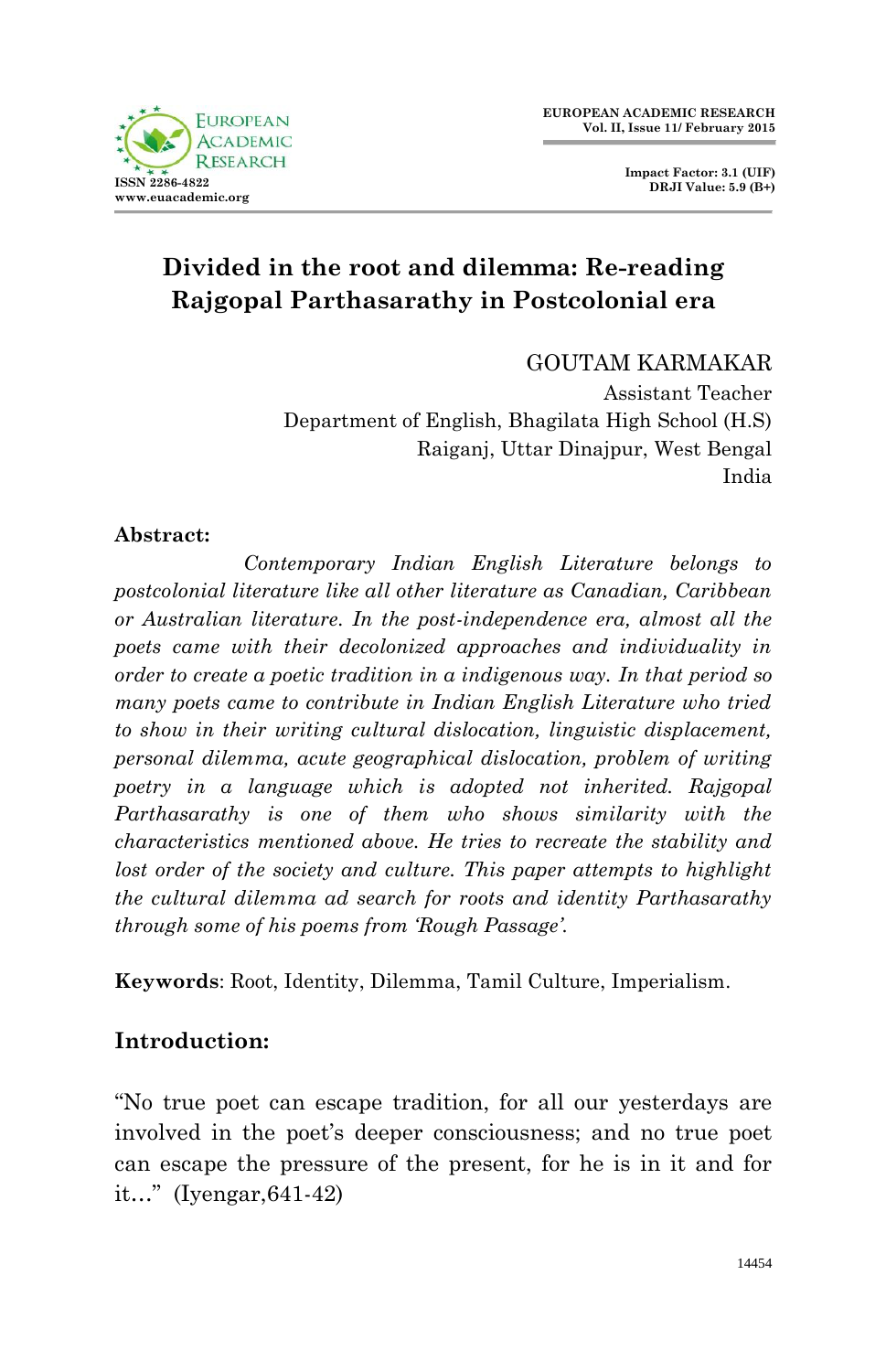R. Parthasarathy is no more exception in this case. He gives a new dimension, a new thought and a new way of outlook to Indian English Poetry. But in doing so he has to suffer a lot as he dwells in cultural dilemma which results in alienation and rootlessness. On one hand he dreamt of England as his future home and English language with English culture as his medium of expression. And on the other hand he loves his own Tamil culture very much. As a result, a double alienation from English language and Tamil culture are found in his poetry. He is suffering from the conflicts between his past memories and present social reality. Alienation and search for identity come obviously with a sense of homesickness in his poetry. So his "Rough Passage" deals with emotional and cultural dilemma, rootlessness, urge for belongingness, impotence to acquire foreign culture and language and love for Tamil culture.

R. Parthsarathy"s contribution to Indian English Poetry is quite remarkable, uncountable and unforgettable. As a poet, he does not compose too much poems but which he composes are notable and praiseworthy. Poetry from Leeds (1968), edited volume of Ten Twentieth Century Indian Poets (1976) and Rough Passage (1977) are his masterpieces. And his poetic world in postcolonial era can be shown in a more vivid and clear way in 'Rough Passage'. Here we find his cultural dilemma, striving for native roots and search for identity. "Rough Passage' has divided into three sections namely 'Exile', 'Trial' and 'Homecoming'. In 'Exile', he wants to show his solitary condition in England and his fractured bond with Tamil culture. In "Trial", he wants to find consolation through physical love as this section deals with emotion, love and human relationship. And in the last section 'Homecoming', he tries to harmonize the fusion of the English language with his Tamil culture.

Before starting the discussion I would like to quote what I came across in Ten Twentieth Century Indian Poets about Parthasarathy: "Parthasarathy dwells upon the question of language and identity and upon the inner conflict that arises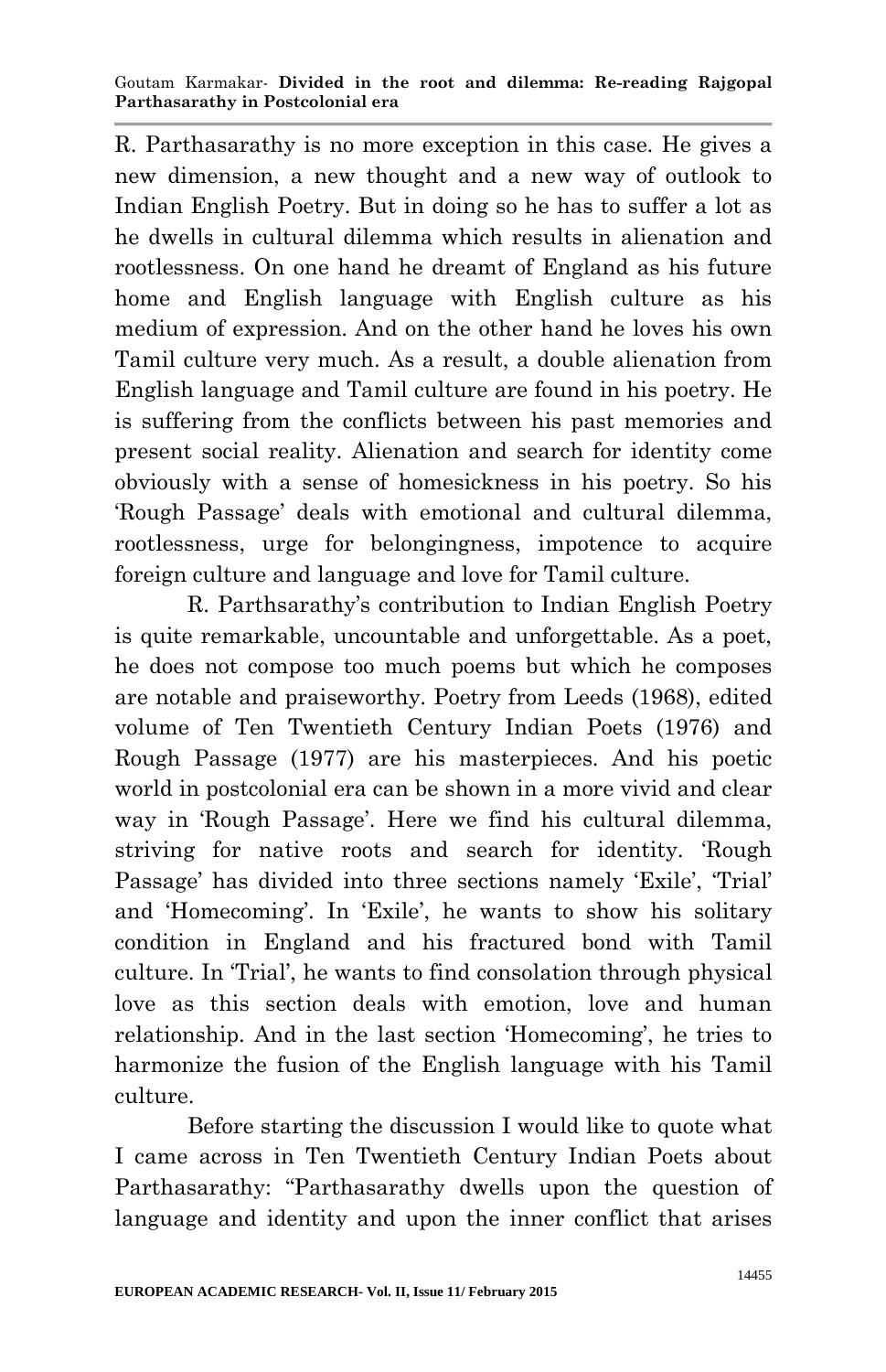#### Goutam Karmakar- **Divided in the root and dilemma: Re-reading Rajgopal Parthasarathy in Postcolonial era**

from being brought up in two cultures. Exile, the first poet, opposes the culture of Europe with that of India, and examines the consequences of British rule on an Indian, especially the loss of identity with his own culture and therefore the need for roots. Again the turmoil of non-relationship personal love holds forth the promise of belonging, and the second part "Trial" celebrates love as a reality here and now "Homecoming", the third and final part of Rough Passage explores the phenomenon of returning to one"s home. It is a sort of overture made with the aim of starting a dialogue between the poet and his Tamil past. The strength of the poem derives from his sense of responsibility towards crucial personal events in his life." (TTCIP, 74). In "Exile", Parthasarathy wants to show the images of India along with poverty, filth, domination and socio-cultural structure of his natives as they were colonized and controlled through colonial discourse. He in these aspects wants to show orientalism and its impact and images in thses lines:

"A grey sky oppresses the eyes:

Porters, rickshaw-pullers, barbers, hawkers,

Fortune-tellers, loungers compose the scene." (Exile)

In the second section "Trial", he wants to show his realization of his inability to rediscover his Tamil past and his own roots. And in order to remove this alienation, he even engages in love. This engagement in love adds variety, seriousness, sensuousness and aesthetic dimension in his poems. But his dissatisfaction in love again brings that sense of failure, alienation and detachment into his mind. As he says:

> "My past is an unperfected stone The flaws show, I polish The stone sharpen the luster to a point." (Trial)

In his 'Trial', he shows that it is not a very intelligent move to write about native's condition, to express one's creative faculties and to acquire knowledge in English language. Because it is not our mother tongue and therefore one face difficulties to acquire it. As he says: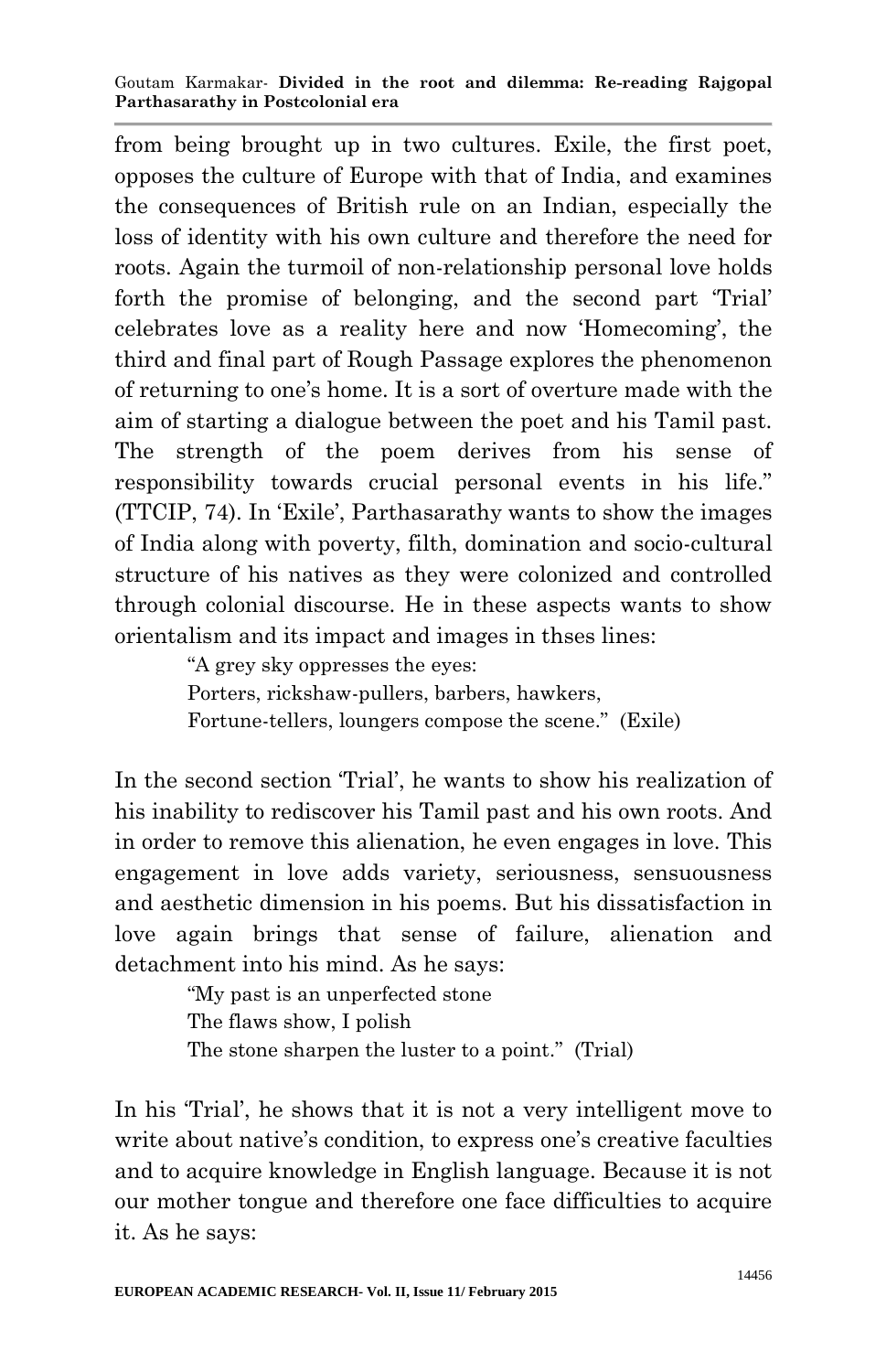"School was a petty kettle of fish the spoonfuls of English brew never quite slaked your thirst." (Trial)

He is in some kind of moral and cultural dilemma. A sense of lost and waste is very much present in his poetry. He realizes that his Tamil culture is destroyed under the monstrous spell of western civilization. Even the Tamil people change their attitudes towards religion and God. And he wants to make a union between his inner self and Tamil past. Sometimes out of frustration and retrospection, he Compares Western culture with Indian culture. As he says:

> "While Ravi Shankar Cigarrette, stubs, empty bottles of shout And crisps provided the necessary pauses." (Exile)

But in the beginning years like Michael Madhusudan Dutta, he wants to adopt English in a more vivid way. In some of his poems, British poet's influence is seen. As in 'False Teeth', he says:

> "For many years now he has had his teeth In the English language- false teeth His earliest poems were rhymed Now rhymes are more fashionable in toothpaste ads." (False Teeth)

Soon after that he realizes that he has made a fault as his own Tamil culture and past are often forgotten by him. In his "Rough Passage' comprises of three parts namely 'Exile', 'Trial' and "homecoming", he experiments with his English language and Tamil culture to create a balance between them. In these poems we find so many conflicts and dilemmas as he is heir to two languages and two cultures. He deeply suffers from cultural anxiety because of divided allegiance. As in some poems we find his desperate longing for home. I agree totally with Lal and Kumar as what they said in the introduction of the book "Interpreting Homes": "Home is one word that holds meaning for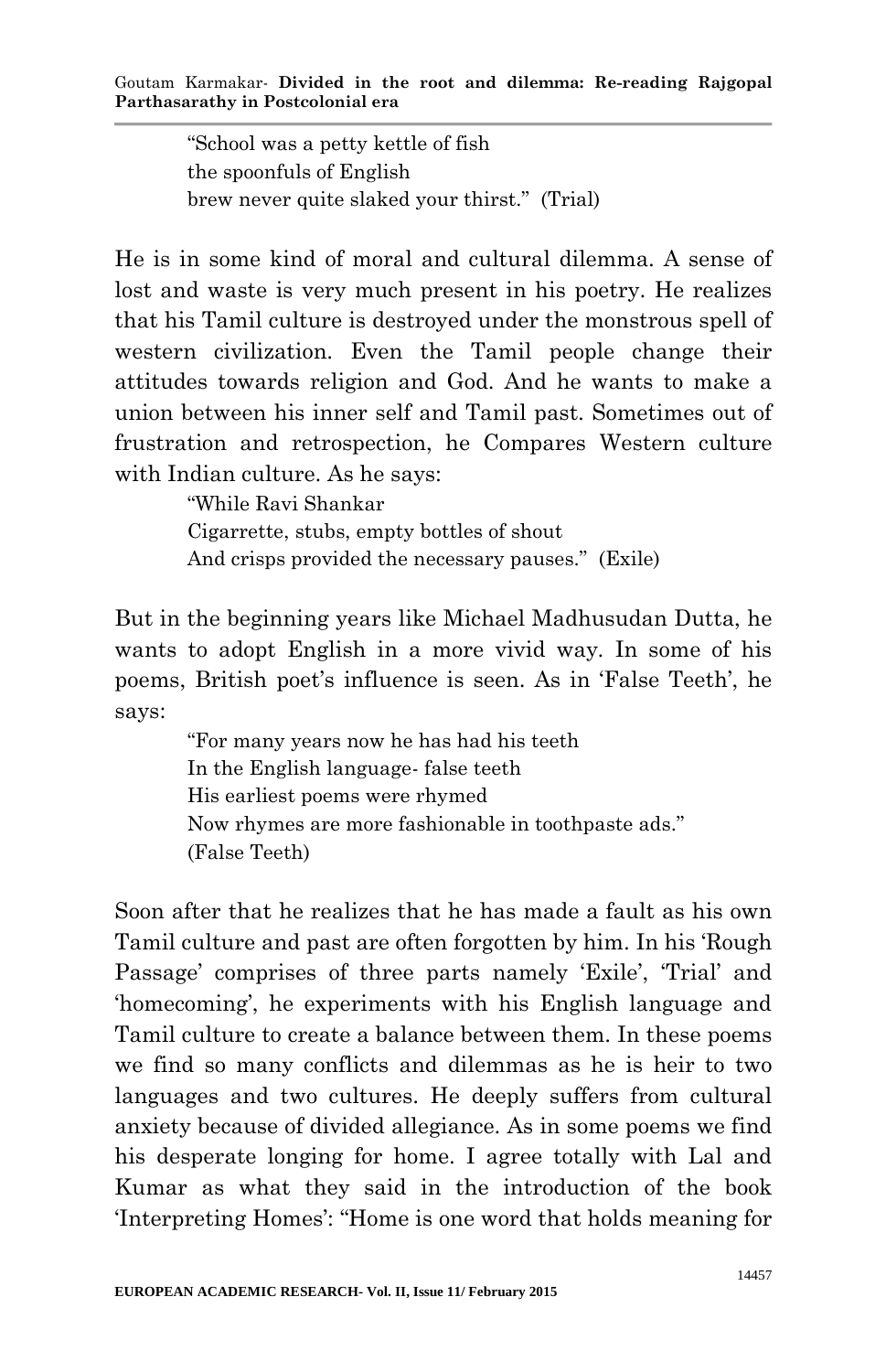everybody, albeit a changing one forever in search for a new vocabulary, in a Derridean sense, always already written." (Lal and Kumar, xvii)

Actually home is a place where emotional and psychological strength and balance can be seen. In the poem "Stairs", Parthasarathy wants to communicate with home as he doesn"t know about the end of the stair. As he writes:

> "Other stairs and rails have guided me, always with the chill promise of a home. Only the heart isn"t hospitable anywhere." (Stairs)

Along with home, he wants to embrace and adopt his own culture. As in 'Under Another Sky', he writes:

> "There is something to be said for exile: You learn, roofs are deep. That language Is a tree, loses colour under another sky." (Under Another Sky)

As he realizes the fact that his diasporic identity creates so much problems and dilemma in him that his poems alienates from his own culture. As in 'Exile', he says:

"The hourglass of the Tamil mind is replaced by the exact chronometer of Europe." (Exile)

Actually throughout 'Exile', he wants to show his sense of alienation with his complete knowledge of dislocation from past. As in 'Exile 8', his realization about existence is shown:

> "The years have given me little wisdom and I have dislodged myself to find it. Here, on the banks of the Hoogly, In the city Job Charnock built. I shall carry this knowledge to another city In the bone urn of my mind." (Exile 8)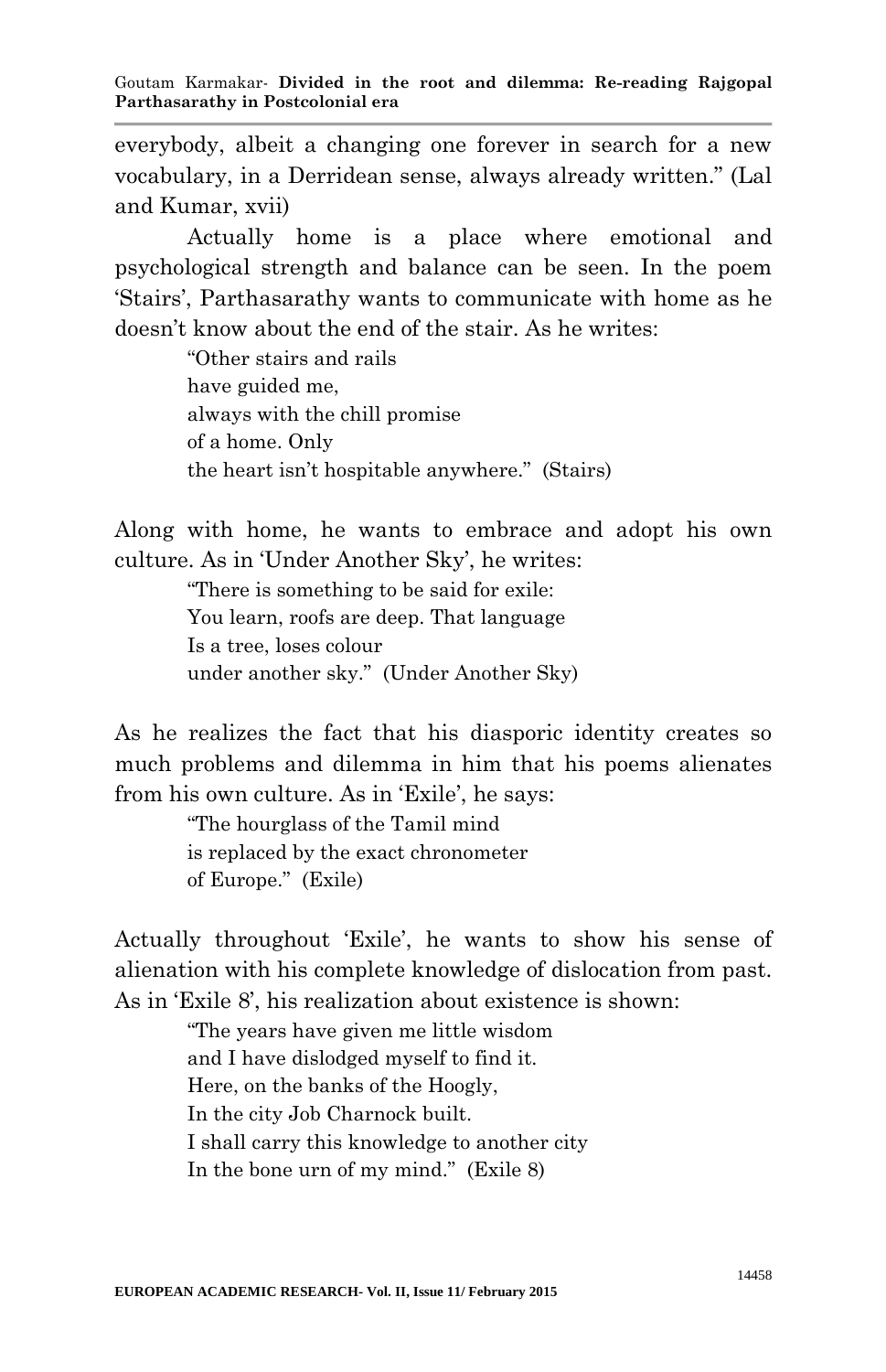Actually he is under the spell of colonial language and he also wants to overcome his pain for his inability to adopt personal and national self. He realizes that only home can provide him care, love, joy and comfort. Tamil culture seems to be a lover for him and he wants to embrace it with his mind and body. In the very first poem of "Homecoming", he shows his joy and liberation:

> "My tongue in English chains I return after a generation, to you I am at the end Of my Dravidic tether Hunger for you unassuaged I falter, stumble." (Rough Passage)

A close reading from colonial and imperial point of view will show that he is deprived of natural energy, response, creative process because of imperial language. Actually language is very much needed to find one"s root and identity. His despair and disillusionment are shown in the poem "Delhi":

> "Eight hundred years of blood letting has made eunuchs of us, once for all unsettled our minds." (Rough Passage)

Sense of alienation, prolonged silence and void are the result of adopting other language. And he shows this in "Exile". Actually in those years, he becomes a handicap person as imperial language takes away all his native voice and the energy emerging out of it. He says once:

> "My fingers are stiff I can"t write even two lines Letters come from all sides I lay them aside, the days Collapse on the pile." (Rough Passage)

But suddenly his realization comes on a static point. Actually his poetry is all about the search for identity and root. He begins his struggle with colonial conditions and imperial forces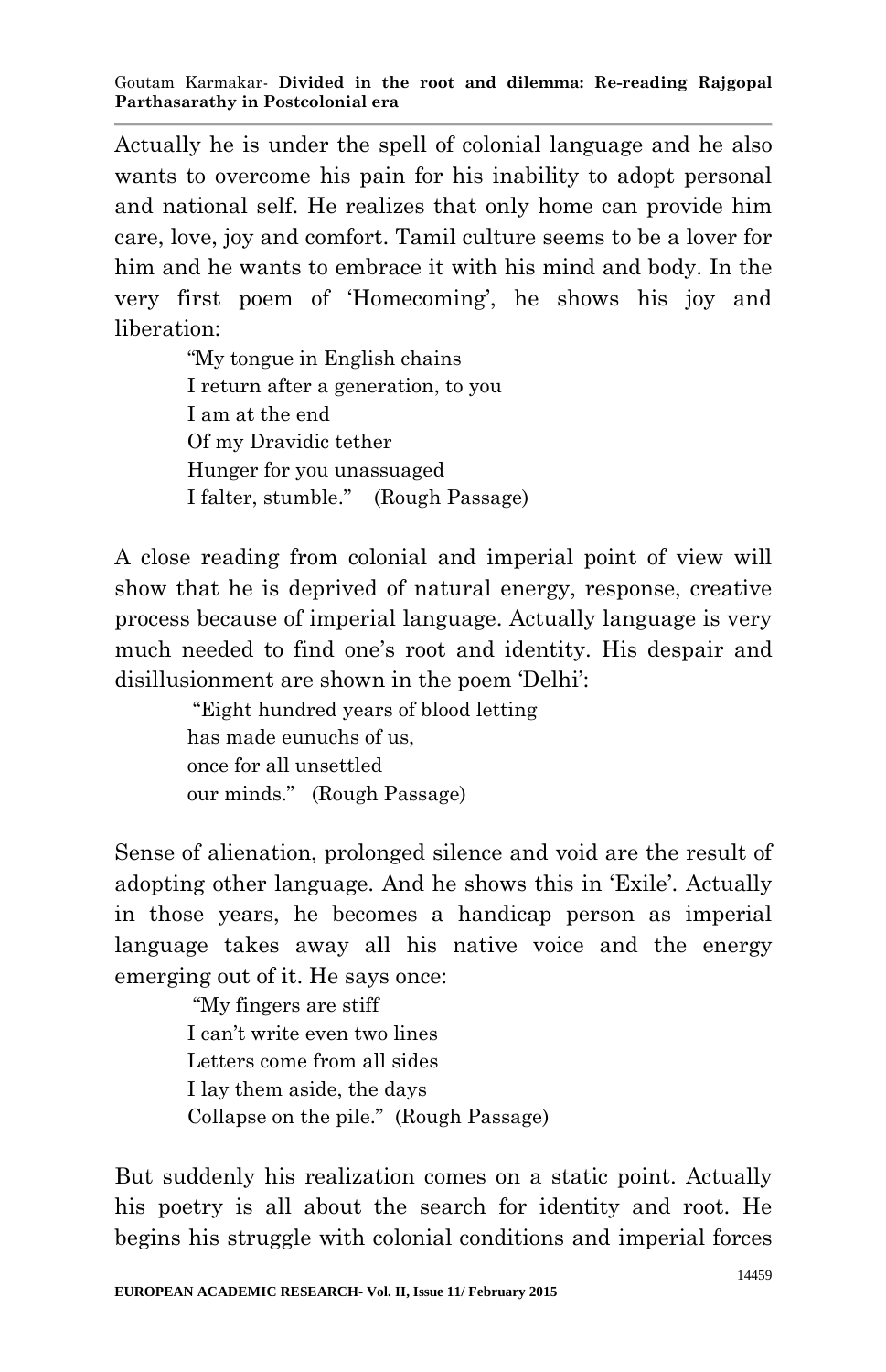as these create debasement and deprivation in his creative faculty. His searches for the disfigured and lost identity find expression in these lines:

> "The Sun has done its worst: skimmed a language worn it to a shadow. The hourglass of the Tamil mind is replaced by the exact chronometer of Europe now." (Rough Passage)

His acceptance of foreign culture and language only provide a sense og guilty, alienation, self-deception and the insult of national culture. He understands the need to change himself and his thought process. He is in a cultural dilemma. Despair, loss of past and present encircle him. As a result quest foe self and identity start. In a poem he states that he wants to destroy his mind totally which is full of colonialism in order to regeneration. As he says:

> "The years have given me little wisdom and I have dislodged myself to find it. Here, on the banks of the Hoogly, The ashes are all that's left Of the flesh and brightness of youth My life has come full circle: I"m thirty." (Rough Passage)

After that he makes his return and "Homecoming" deals with it. He left behind his days of alienation and rootlessness. He has gained the power of writing again from his own native Tamil culture. Through this power he starts to fulfill his dreams of creating verse with full force and ease. Actually he wants to show what Tamil culture has to show. One can't spend too many days leaving behind his home and Parthasarathy just realizes it. As he says here:

> "To live in Tamil Nadu is to be conscious everyday of an importance There is the language for instance." (Rough Passage)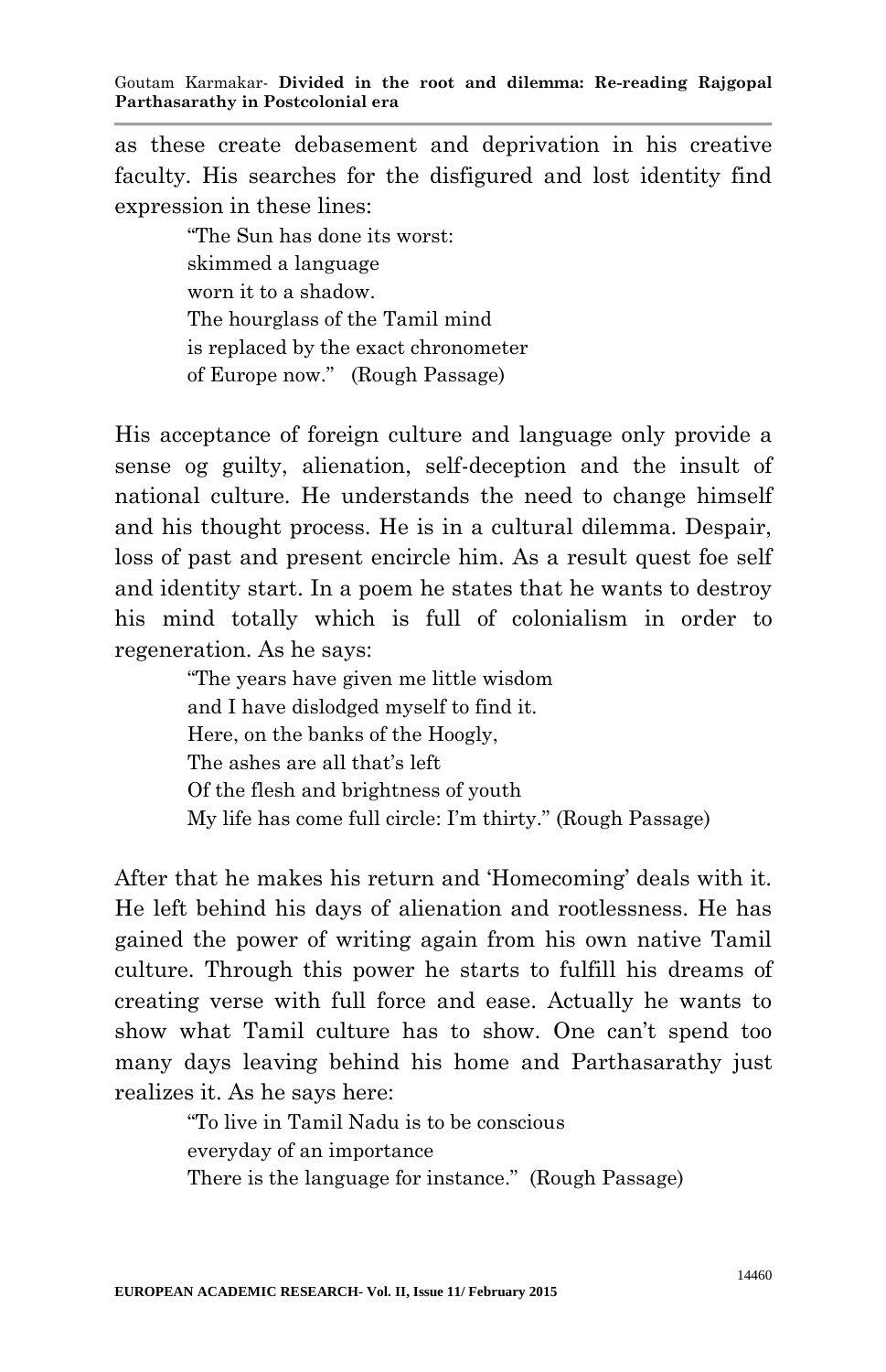Decolonization of his mind takes place when he starts to search his identity, his root and his culture. Also he wants to show that by being rooted he becomes unable to interpret his present life. Actually it is very difficult to understand Parthasarathy in many times because often he raises questions as divided in the root is not so easy as sense of exile and estrangement haunt his mind too much. Once he says about this issue:

> "I confess, I am not myself in the present. I only endure a reflected existence in the past." (Rough Passage)

But without rooting one can"t prosper as often his mind and his homesickness create a mental barrier between them. One is sure to live in a cultural dilemma in that condition and Parthasarathy is no more exception. That is why he also wants to search his root and identity both in the past and in the present. As he says:

> "How long can foreign poets provide the stape of your lines? Turn inward. Scape the bottom of your past." (Rough Passage)

Like all other Indian English Poets, he also wants to reconcile his Tamil culture with his foreign language. Orientalism seems to be found here. But he creates all these keeping in mind his Indian origin, Indian ethos and sensibility. In a poem from "Homecoming", he shows typical Indian family, atmosphere, manners with the use of images drawn from Tamil culture and words from foreign language. Here he says:

> "this years, cousins arrived in Tiruchchanur in overcrowded private buses the dust of unlettered years Later, each one pulled, Sitting cross-legged on the step: Of the choultry." (Rough Passage)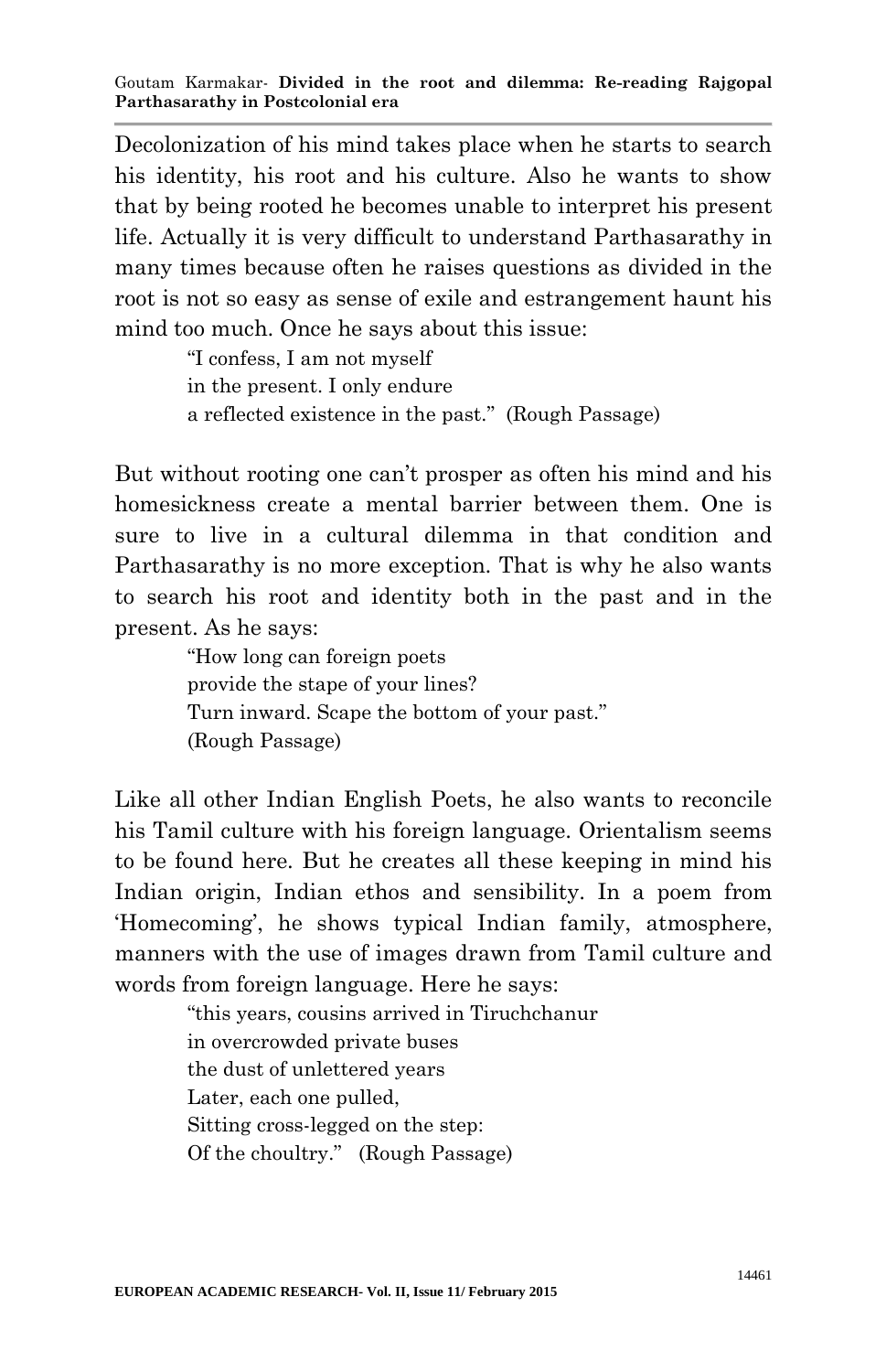To begin something, ending is necessary. His change motives in "Homecoming" actually started a long time ago. And he shows his journey towards his return to Tamil culture, self renewal, free human being and redemption in a gradual way. Once he says:

> "I must give quality to the other half I"ve forfeited the embarrassing gift Innocence in my scramble to be man." (Rough Passage)

Parthasarathy is a man of mixed feeling. On one hand he wants to share his childhood days, his culture, community, history, everyday life, moments, moods, nature and surroundings in his poetry. And on other hand he shows his love for foreign language. He mixes both feelings and his description of local thinking in a global context make him truly an oriental poet. By breaking the so called meaning of imperialism he wants to create a mind with creative and quality thought process. A deconstructive reading of these lines shows these:

> "With paper boats boys tickle her ribs and buffaloes have turned her to a pond There"s eaglewood in her hair And stale flowers. Every evening, As bells roll in the forehead of temples, She sees a man on the steps." (Rough passage)

## **Conclusion:**

In the concluding lines it can be said cultural dilemma, alienation, search for identity and root are found in Parthasarathy"s poetry and for these he can be called a postcolonial Indian English poet to some extent. His poetic world foreshadows post colonialism. Apart from these his poetry bears his oriental attitude. He wants to establish his national identity with his verse and with his verse he is able to break his marginalized subject position. His poetry presents Tamil culture and also satirizes those de-rooted cultural representatives. Struggle between subjectivity and decentered